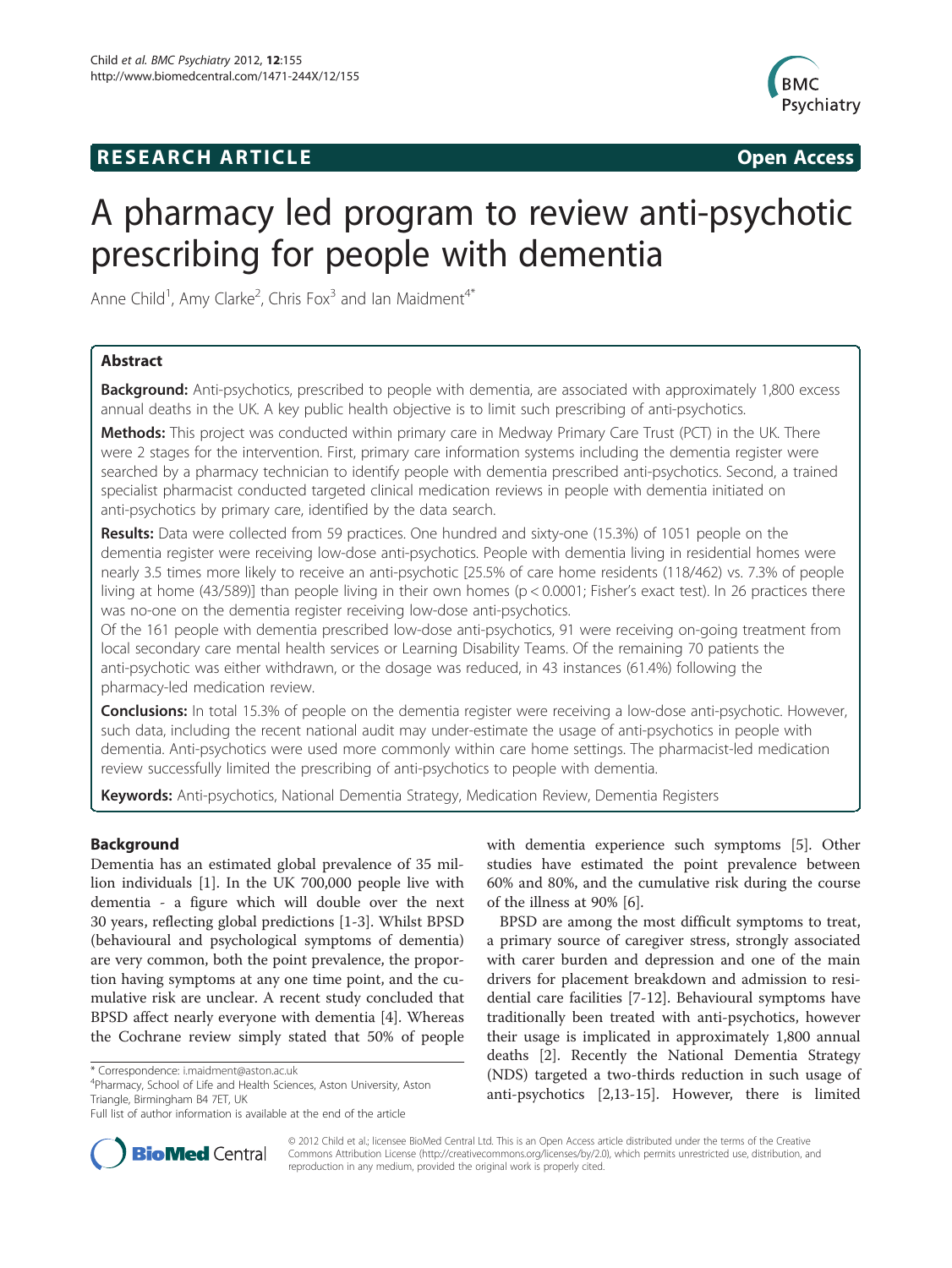information on the prevalence of anti-psychotic use in dementia and the NDS estimated that, as a conservative figure, up to 25% of people with dementia are likely to be receiving anti-psychotics [[2\]](#page-5-0). Due to the lack of data, one of the initial recommendations of the NDS was to obtain baseline data on the extent of anti-psychotic usage [\[2](#page-5-0)]. Following collection of baseline data a target for the size and speed of the reduction should be set; the NDS also highlighted the potential role of pharmacists in improving medication management and limiting the inappropriate use of anti-psychotics in people with dementia [[2,14,16\]](#page-5-0).

# Method

### Setting

This pharmacy-led program was conducted within General Practitioner (GP) surgeries in Medway Primary Care Trust (PCT). Medway PCT covers the Medway towns in Kent with a total population of 256,700 and a 60 plus population of 51,500 [\[17\]](#page-5-0). Medway is a relatively deprived area, ranked 132rd most deprived of 325 UK boroughs in the 2010 Index of Deprivation, with pockets of significant deprivation; eight geographical units called 'Super Output Areas' (SOAs) were ranked in the 10% most deprived nationally [\[18\]](#page-5-0).

Pharmaceutical support within Medway PCT is provided by a medication management team containing pharmacists, pharmacy technicians and support staff; the team has a history of a close working relationship with GPs and undertaking clinical projects within individual practices. Following the publication of the NDS one of the key strategic priorities of the PCT was to limit the prescribing of anti-psychotics to people with dementia. This project, which was conducted from January to December 2011, had two aspects. First, in line with the NDS, data were collected on anti-psychotic usage to identify people on the dementia register within Medway PCT prescribed anti-psychotics. Second, a specialist pharmacist intervened in an appropriate cohort of people with dementia commenced on anti-psychotics by primary care identified by the data search.

# Patient identification

Every practice information system, both the electronic and paper format, was searched, by an experienced pharmacy technician to identify people with dementia currently prescribed a low dose anti-psychotic, on acute or repeat prescription. Dementia registers were established within the UK as part of the Quality Outcome Framework (QOF) – an incentive scheme to reward good practice in primary care - to record people with dementia within the practice [\[19,20\]](#page-5-0). The registers were established within Medway PCT in 2006/07 and were used to identify people with a confirmed diagnosis of dementia.

The individual patient record including the medication history of every person on the dementia register was then searched to identify people prescribed low-dose anti-psychotics. Initially, this was restricted to the 6 most commonly prescribed anti-psychotics based on ePACT (electronic Prescribing Analysis and Cost Tabulation) data. However, to ensure completeness, patient's notes were hand searched to identify other, less frequently prescribed, anti-psychotics. For the six most commonly prescribed anti-psychotics, low dose was defined *a priori* (olanzapine up to 10 mg daily, risperidone up to 2 mg daily, quetiapine up to 100 mg daily, amisulpiride up to 50 mg daily, sulpiride up to 200 mg daily and haloperidol up to 1.5 mg daily). For the other less frequently prescribed anti-psychotics the standard British National Formulary (BNF) dosing schedules were used to inform the decision on whether the dose was low [\[21](#page-5-0)].

Finally, the document storage system, where key documents such as referral letters are stored, was searched to determine where treatment was commenced (primary care, secondary care mental health trust, acute trust or Learning Disability Team). If the anti-psychotic had been initiated by a secondary care organisation, the patient was not included in the medication review, because the anti-psychotic may have been used for under-lying psychosis or a complex mental health problem. The residential status (living at home or in a care home) was also collected.

#### Pharmacist-led medication review

After the cohort of people with dementia on long-term anti-psychotics initiated by primary care was identified, the intervention was delivered. Practices were ranked according to the frequency of prescribing to prioritise where the intervention should be delivered. The pharmacist delivering the intervention sent a copy of a report to the GP, which identified the cohort of people with dementia where anti-psychotic withdrawal should be attempted and that the pharmacist was able to give support to the GP in the process by providing advice on a suitable withdrawal scheme, advising on local and national guidance and linking with the care home [[14](#page-5-0),[22](#page-5-0)-[24](#page-5-0)]. This initial communication was followed up either verbally or in writing.

The pharmacist collaborated with the GP in identifying, where withdrawal was potentially suitable and the level of pharmacy support including whether a pharmacist-led medication review, was required. Medication was withdrawn for clinical, not research reasons. Hence, consent was not required. All participants received usual care and any decision to alter medication was made by the GP based on individual clinical needs, following the pharmacist-led review. Withdrawal was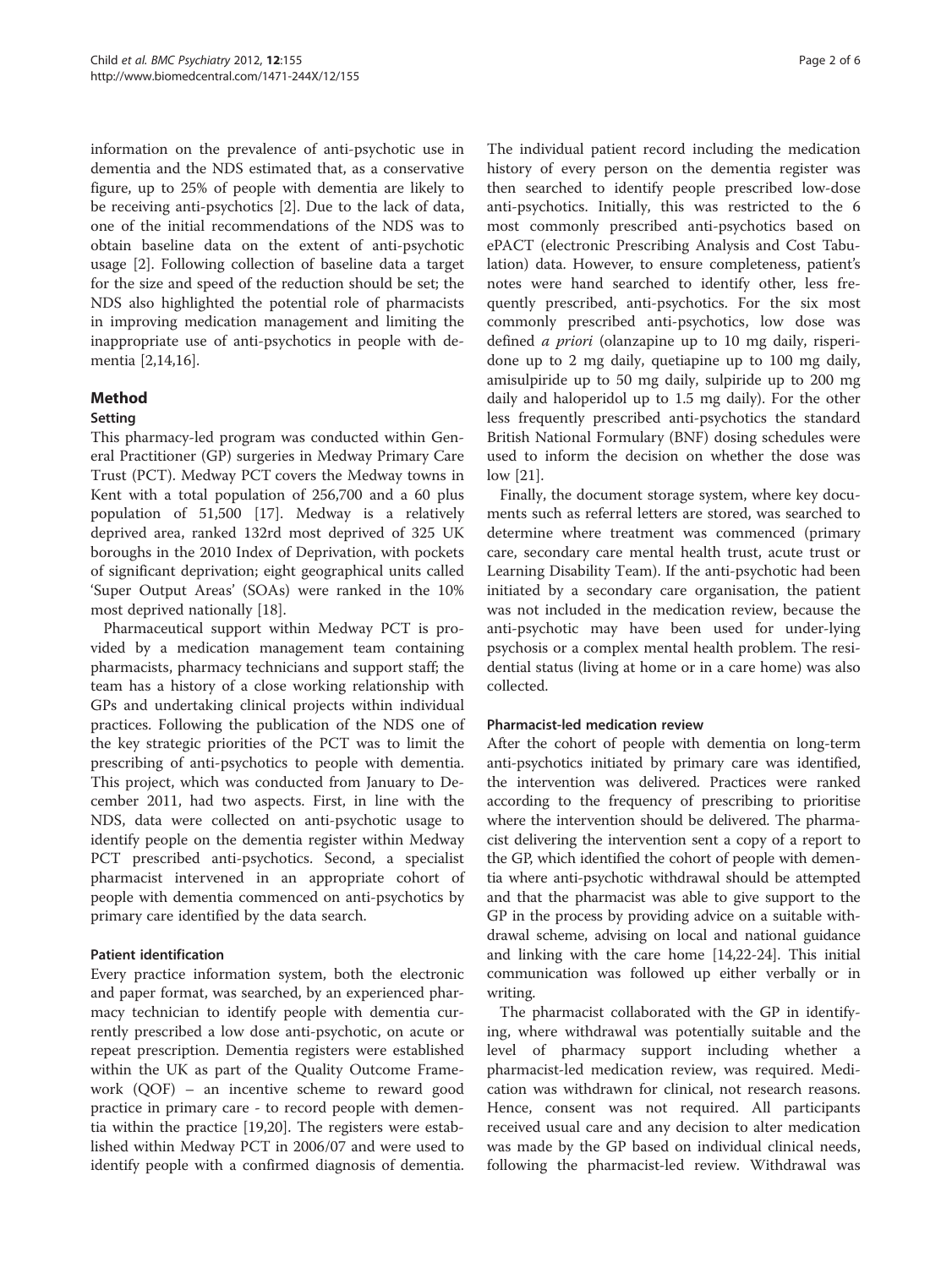generally considered if the patient was not under secondary care services, was receiving an anti-psychotic for non-acute behavioural problems, and the anti-psychotic had not been reviewed in the previous 12 months.

The clinical medication review (based on modified National Prescribing Centre Level 3 medication review criteria) was delivered by an experienced senior clinical PCT pharmacist, who had a further qualification in dementia with full access to medical and care home notes [[25\]](#page-5-0). The review included an individual withdrawal plan, which took into account the length of time the person had been on the anti-psychotic. In general the dose was gradually reduced usually by 50% every two to four weeks following discussions with the prescriber. During the withdrawal patients continued to be monitored, followed up, and treated by their own physicians according to their individual clinical needs. Care home staff were encouraged to log behaviours using ABC (Antecedents, Behaviour, Consequences) charts and monitor residents for any change in general health [[23](#page-5-0)].

Care staff discussed the project with next-of-kin and whenever possible the person with dementia; if required the pharmacist supported these discussions. Any decisions from these discussions incorporated the views of the person with dementia, next–of-kin and professional carers. The pharmacist also provided support and training to the care home, which was designed to help staff manage BPSD, and was available for further advice and follow-up. The training utilised treatment guidelines for use in primary care to treat BPSD that were developed by a multi-disciplinary team of clinicians from the local mental health trust and local PCTs [\[23\]](#page-5-0). The overall concept of the training was based upon a personcentred approach including the need to understand the causes of any behaviour and accurately record any behaviour, non-pharmacological treatments options, and the appropriate pharmacological management of behavioural problems in dementia [[22,23\]](#page-5-0).

This project was approved by Medway PCT. Ethics committee approval was not required because the project was a service evaluation and data were collected to evaluate this new service and not for the purposes of research. The decision to publish was made retrospectively and individual patient data was not identifiable to anyone in the team (IM, CF) conducting the secondary analysis of the results for publication.

# Results

See Figure 1 for a diagrammatical representation of the results.

# Anti-psychotic usage

Data were collected from 59 out of 60 (98.3%) practices (or groups of practices) within Medway PCT; one



practice declined to take part. There were 1051 people on the dementia register in the 59 practices; of these 462 were in residential care and 589 lived in their own home. In total 161 people on the dementia register were receiving low-dose anti-psychotics; of these 118 were in residential care and 43 lived in their own home. People with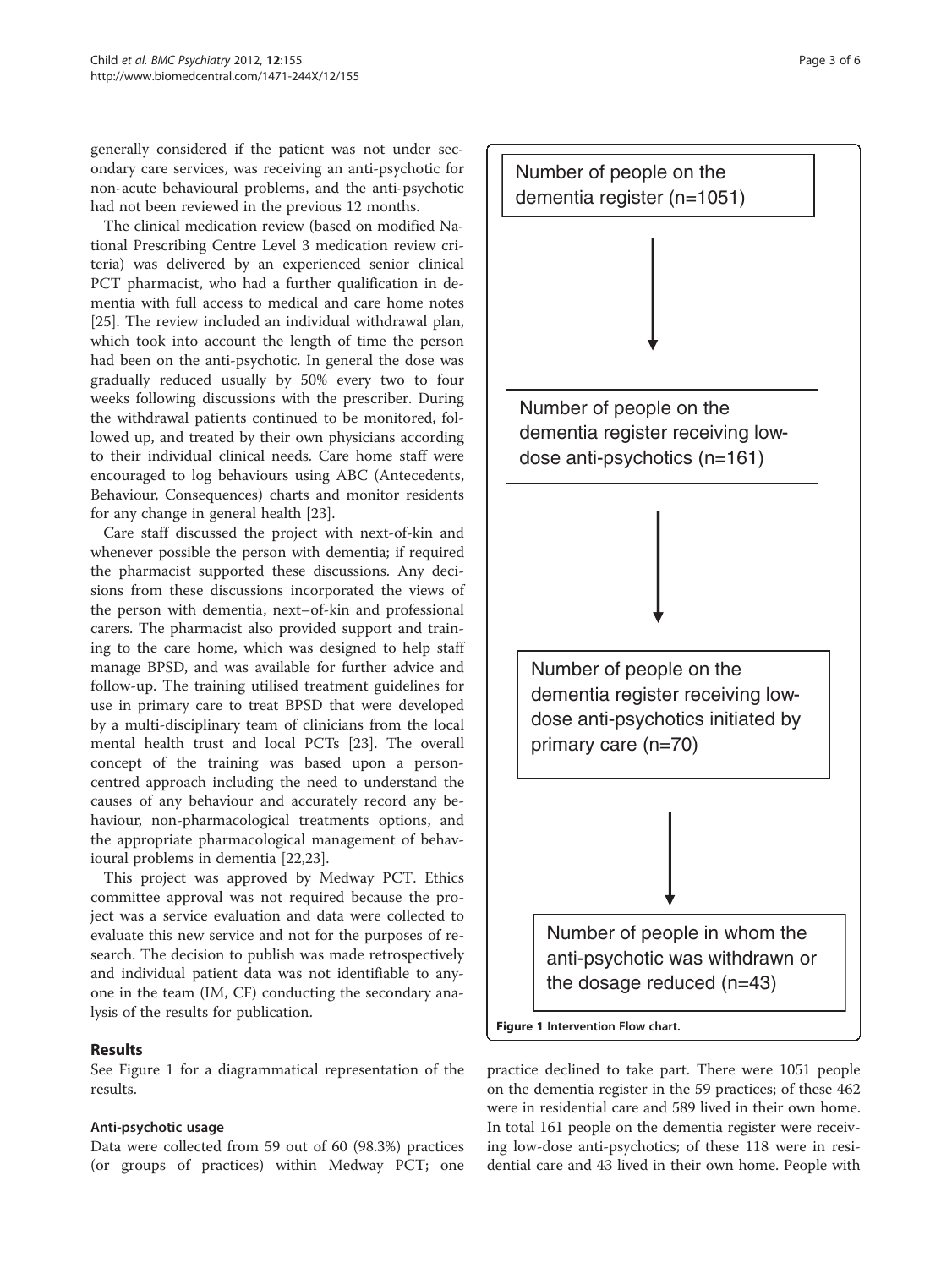dementia living in residential homes were nearly 3.5 times more likely to receive an anti-psychotic; 25.5% (118/462) of people resident in care homes compared with 7.3% (43/589) of people living in their own homes (p < 0.0001; Fisher's exact test) [\[26](#page-5-0)].

On average (mean value) each practice treated 2.77 (range – 0 to 26;  $+/-$  SD 4.88) people with dementia with low-dose anti-psychotics. In 26 practices no-one with dementia was receiving low-dose anti-psychotics. Put another way, if one assumes that the dementia register was accurate, approaching half (44.1%) of all practices in Medway PCT were not treating anyone with dementia with a low-dose anti-psychotic. Five practices accounted for over 50% (81/161) of the prescribing; 3 of these 5 practices were significantly larger (16,575, 13,805 and 8,866) than the mean practice in Medway PCT of 4,683 patients (report generated from [http://www.epact.](http://www.epact.ppa.nhs.uk) [ppa.nhs.uk](http://www.epact.ppa.nhs.uk) on the  $13<sup>th</sup>$  April 2012). The remaining two practices were responsible for large care homes.

The most commonly used anti-psychotic was amisulpride (52 out of 161; see Table 1 for full details of antipsychotics used).

### Pharmacist-led medication review

Of the 161 people on the dementia register prescribed lowdose anti-psychotics, 87 were receiving on-going treatment from local secondary care mental health services and 4 from the local Learning Disability Teams. The remaining 70 patients were included in the pharmacy led review. Different surgeries accessed different levels of pharmaceutical support and in total, following the pharmacy-led intervention, anti-psychotics were withdrawn, or the dosage of the anti-psychotic was reduced, in 43 instances (61.4%). The pharmacist directly liaised with 11 practices to withdraw

Table 1 Details of low-dose anti-psychotics used in people with dementia

| Anti-psychotic                  | N(%)       |
|---------------------------------|------------|
| Amisulpride                     | 52 (32.3%) |
| Risperidone                     | 37 (23.0%) |
| Quetiapine                      | 35 (21.7%) |
| Olanzapine                      | 14 (8.7%)  |
| Aripiprazole                    | $8(5.0\%)$ |
| Haloperidol                     | 7(4.3%)    |
| Chlorpromazine                  | $2(1.2\%)$ |
| Flupentixol                     | $2(1.2\%)$ |
| Benperidol                      | $1(0.6\%)$ |
| Sulpride                        | $1(0.6\%)$ |
| Trifluoperazine                 | $1(0.6\%)$ |
| Zuclopenthixol                  | $1(0.6\%)$ |
| Total number of anti-psychotics | 161 (100%) |

anti-psychotics in 33 people (47.1%). In a further two practices, one which supported a specialist dementia home, six patients identified during data collection were withdrawn from anti-psychotics. In one further practice, which supported a large EMI (elderly mentally ill) home, the pharmacist developed and provided withdrawal schedules for four patients.

### **Discussion**

Over 15% of people on the dementia register were receiving low-dose anti-psychotics. This compares with the NDS, which estimated a point prevalence of 25% [[14\]](#page-5-0) and an observational study, involving a random sample of GP practices across five primary care trusts, which found that 26% of people with dementia were prescribed anti-psychotics [\[27\]](#page-5-0). The recent national audit calculated that in 2011, nationally 6.8% and within Medway PCT 10.5% [Personal Communication with Jonathan Hope] of people with dementia received an anti-psychotic [[3\]](#page-5-0). However, only 45.7% of GP practices across England participated in the national audit due to technical issues or insufficient resources for data extraction [[3](#page-5-0)]. Across Medway PCT 17.5% of practices participated in the national audit compared with 98.3% of practices in this project [\[3](#page-5-0)].

Both the national audit and this project relied upon the accuracy of the dementia registers. However, in many cases a formal diagnosis of dementia may not be recorded [[3\]](#page-5-0). A typical GP practice would contain between 12 to 20 people with dementia and between three to five people with dementia on low-dose anti-psychotics [[14,28\]](#page-5-0). In this project 26 practices failed to report anyone on the dementia register receiving low-dose antipsychotics. The dementia register was set-up in 2006/07 in Medway and should have been well-established. However, an Alzheimer's Society national survey identified significant under diagnosis; in Medway only 43.8% of the expected number of people with dementia received a diagnosis, which reflects the national picture [\[29](#page-5-0)]. This confirms findings elsewhere e.g. NHS Dumfries and Galloway estimated that the QOF dementia register only contained 32.9% of the expected dementia population [[30\]](#page-5-0). Therefore, both the national audit and this project may under-estimate the number of people with dementia prescribed anti-psychotics.

To confirm the extent of the usage of anti-psychotics in dementia, an alternative approach to solely relying on the dementia register may be required. One such alternative option would be to initially identify everyone aged over 65 on low-dose anti-psychotics. A priori criteria for a diagnosis of dementia including a prescription for a cognitive enhancer, in addition to presence on the dementia register, could then be applied. This population identified by the alternative approach should be compared to that identified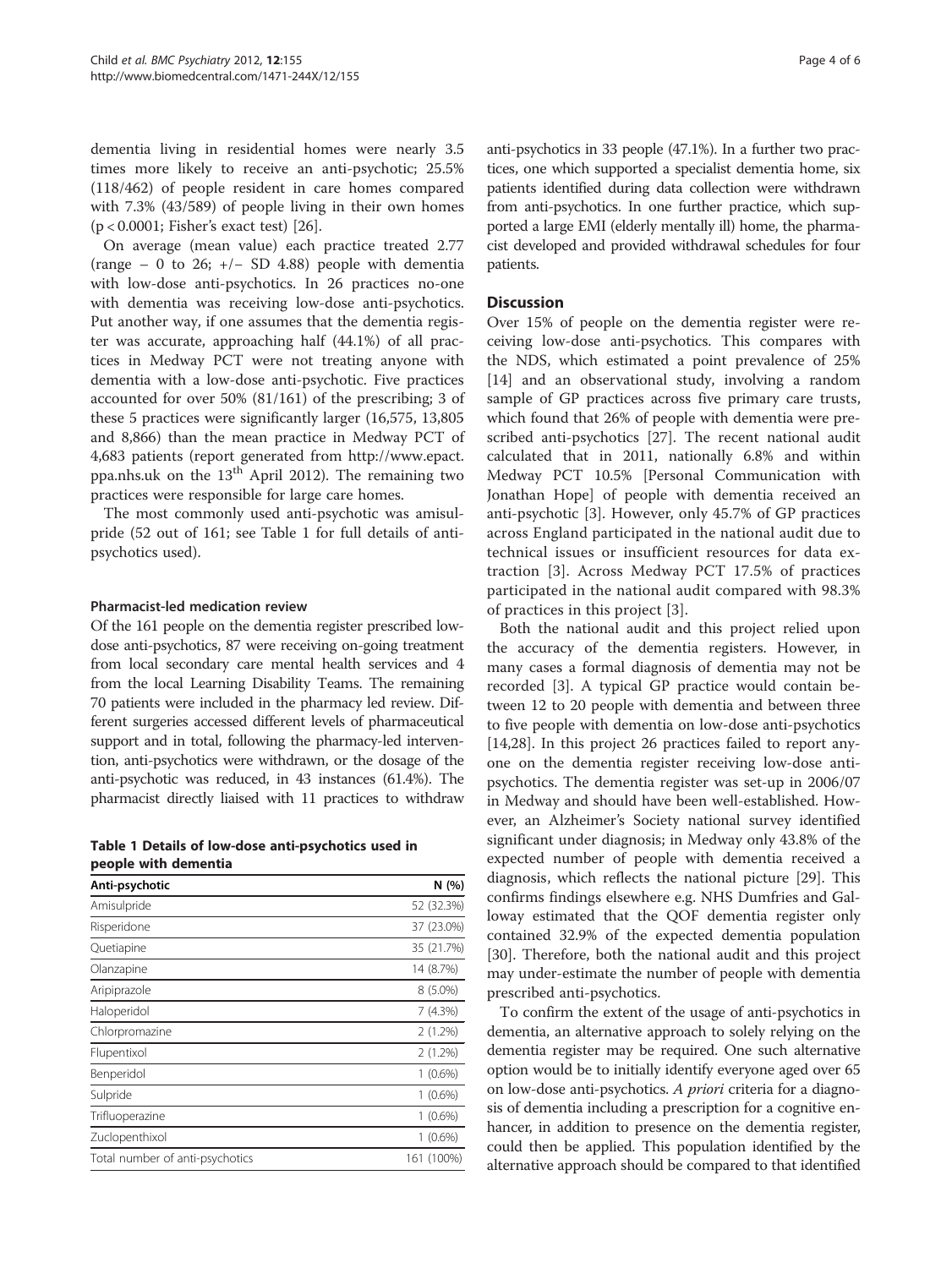by solely relying upon the dementia registers, and if it captures the true magnitude of the issue used, as entry criteria for any future intervention.

Prescribing was concentrated in a relatively small number of practices and a person with dementia in a residential home was nearly 3.5 times more likely to receive a low-dose anti-psychotic than someone with dementia living in their own home. This confirms earlier research, which highlighted that anti-psychotic use for people with dementia in nursing homes was becoming increasingly prevalent [\[31](#page-5-0)]. Therefore, to achieve maximum benefit, and in line with the NDS, and the approach adopted in this project, baseline data should be used to target where the intervention is delivered [[14\]](#page-5-0).

The most commonly used anti-psychotic was amisulpride, followed by risperidone and quetiapine. These three anti-psychotics were also identified by an expert group of old age consultant psychiatrists as the most appropriate treatments for challenging behaviour in dementia [\[32](#page-5-0)]. However, the efficacy of amisulpride for this indication is unproven, and although there may be less harm associated with quetiapine, there is no evidence that quetiapine is effective in people with dementia [\[22,33-35\]](#page-5-0). Furthermore, neither amisulpride nor quetiapine are licensed to treat the behavioural and psychological symptoms of dementia. The licensed treatment, risperidone, which is recommended by local and national guidelines, was only used in 23.0% of instances [\[22,23](#page-5-0)]. Risperidone was one of the first antipsychotics highlighted by the Committee of Safety on Medicines to cause excess mortality and local and national guidelines, which highlight that all anti-psychotics carry a similar risk, appear not to have been fully communicated to prescribers [\[24,32,36](#page-5-0)].

There are various limitations with the project in addition to issues highlighted regarding the accuracy of the dementia register. The project was solely conducted within a single PCT, and whilst the PCT covered a very mixed area, the results are not necessarily generalisable to other locations. People initiated on anti-psychotics by secondary care were excluded and a joint pharmacist and GP review, linking with secondary care including experts in the non-pharmacological management of BPSD, might have a more significant impact in limiting the inappropriate prescribing of anti-psychotics [\[31\]](#page-5-0).

In the short-term, the pharmacy-led intervention reduced the prescribing of anti-psychotics. However, the scope was relatively limited, and excluded other psychotropics, which might be used in place of anti-psychotics [\[37\]](#page-5-0). Further, patients were not formally followed-up to determine whether the anti-psychotic was stopped, or simply the dose reduced. The symptoms of BPSD fluctuate and continuing input is likely to be required. To demonstrate such a longterm sustainable quality improvement one would require a full-scale research project which was beyond the scope of this evaluation of a clinical service. An initial step would be a pilot randomised controlled trial (RCT) of a specialist pharmacist-led medication review of psychotropics based upon guidelines from the Alzheimer's Society [\[22\]](#page-5-0). Such a pilot should include a health economic assessment. A positive pilot, and subsequent full trial, could inform future service development.

Key Practice Implications

- Whilst initial data is encouraging further research is required on the role of pharmacy-led interventions to reduce the prescribing of anti-psychotics and other psychotropics for people with dementia.
- Any intervention should focus on care homes where the majority of anti-psychotic prescribing appears to occur.
- The accuracy of the dementia register in identifying people with dementia prescribed low-dose antipsychotics is unclear.
- Audit data including the recent national audit may under-estimate the usage of anti-psychotics in people with dementia.

### Conclusion

This project identified that within one PCT approximately 15% of people on the dementia register were receiving low-dose anti-psychotics. However, this may be an under-estimate, because the dementia register may not capture everyone with dementia. Anti-psychotics were used much more commonly within care home settings and the most commonly used anti-psychotic was amisulpride. The project also identified that a pharmacist-led review could successfully limit the prescribing of anti-psychotics to people with dementia.

#### Competing interests

CF, AnC and IM have provided consultancy services to pharmaceutical companies marketing psychotropics.

Lundbeck supported a series of Dementia Forums across Kent and Medway involving primary care, secondary care and care home staff to raise awareness about Dementia. Lundbeck had no direct involvement in the project.

#### Authors' contributions

AnC conceived the project and delivered the intervention. AmC collected the data and assisted with data analysis. CF provided clinical input and interpreted the data. IM provided clinical supervision, led the data analysis and drafted the manuscript. All authors commented on earlier drafts, and read and approved the final manuscript.

#### Acknowledgements

Katie Sheehan (Medicines Management Technician), Tina English (Medicines Management Technician), Sian Cawte (Medicines Management Assistant), Barbara Parkinson (Medicines Management Technician), Janice Moorekite (Chief Pharmacist) all supported the project within Medway PCT. Jonathan Hope, Principal Information Analyst at the NHS Information Centre for his helpful comments on the article and advice on interpretation of the national audit.

Carl Schneider, Aston University, for his comments on the draft article.

#### Author details

<sup>1</sup> Avante Care and Support, De Gelsey House, 1 Jubilee Way, Faversham, Kent ME13 8GD, UK. <sup>2</sup>NHS Medway, 50 Pembroke Court, Chatham Maritime,